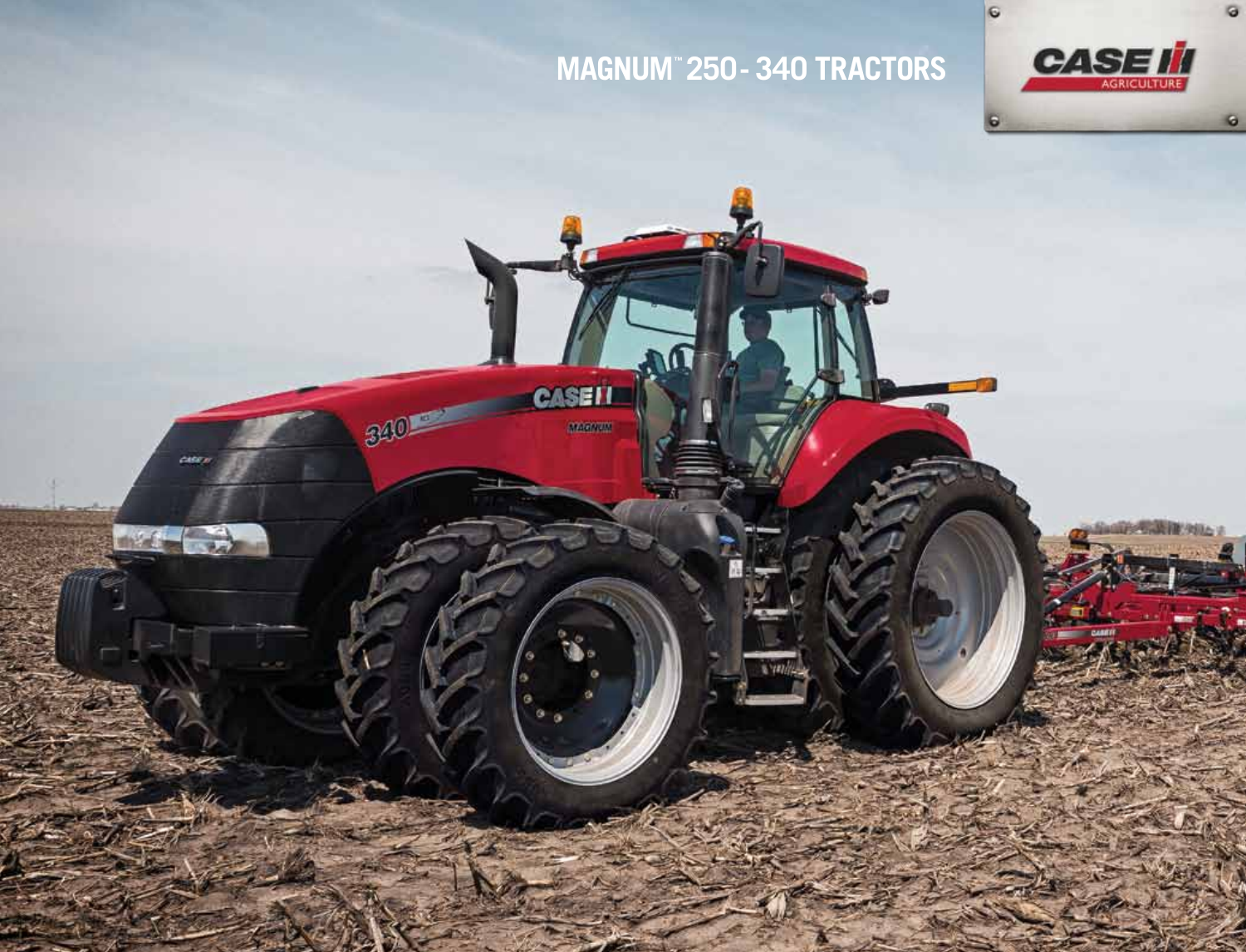# **MAGNUM DELIVERS POWER TO THE GROUND. SEASON AFTER SEASON.**

First launched in 1987, the Magnum Series has evolved over 27 years to become the first choice of large scale farmers and contractors who demand the best. The new Magnum powers through every task fast and efficiently, reliably delivering impressive productivity day after day. A full powershift transmission makes the most of every day with ultra-smooth shifting and power transfer for maximum productivity. Diesel Saver™ Auto Productivity Management (APM) allows maximum fuel efficiency by managing the engine RPM and transmission speed.

#### **POWERFUL AND FUEL EFFICIENT ENGINES.**

Case IH engines, developed with our sister company FPT, are renowned for their excellent power and fuel economy. Power Boost is a standard feature on these models with up to 35 additional hp available for PTO, hydraulic and transport applications.

#### **IMPROVED AIR INTAKE.**

The Magnum 250–340 air intake system has been redesigned to improve air flow and extend air filter cleaning intervals in dirty operating environments. The air intake position has been optimized to allow dirty air to flow around the tractor and provide clean and cooler air to be taken into the engine filter.

## **AXLES BUILT FOR A BETTER RIDE.**

Case IH MFD front axle with saddle suspension improves productivity through better traction. Front duals improve power to the ground and reduce compaction.

 $\omega$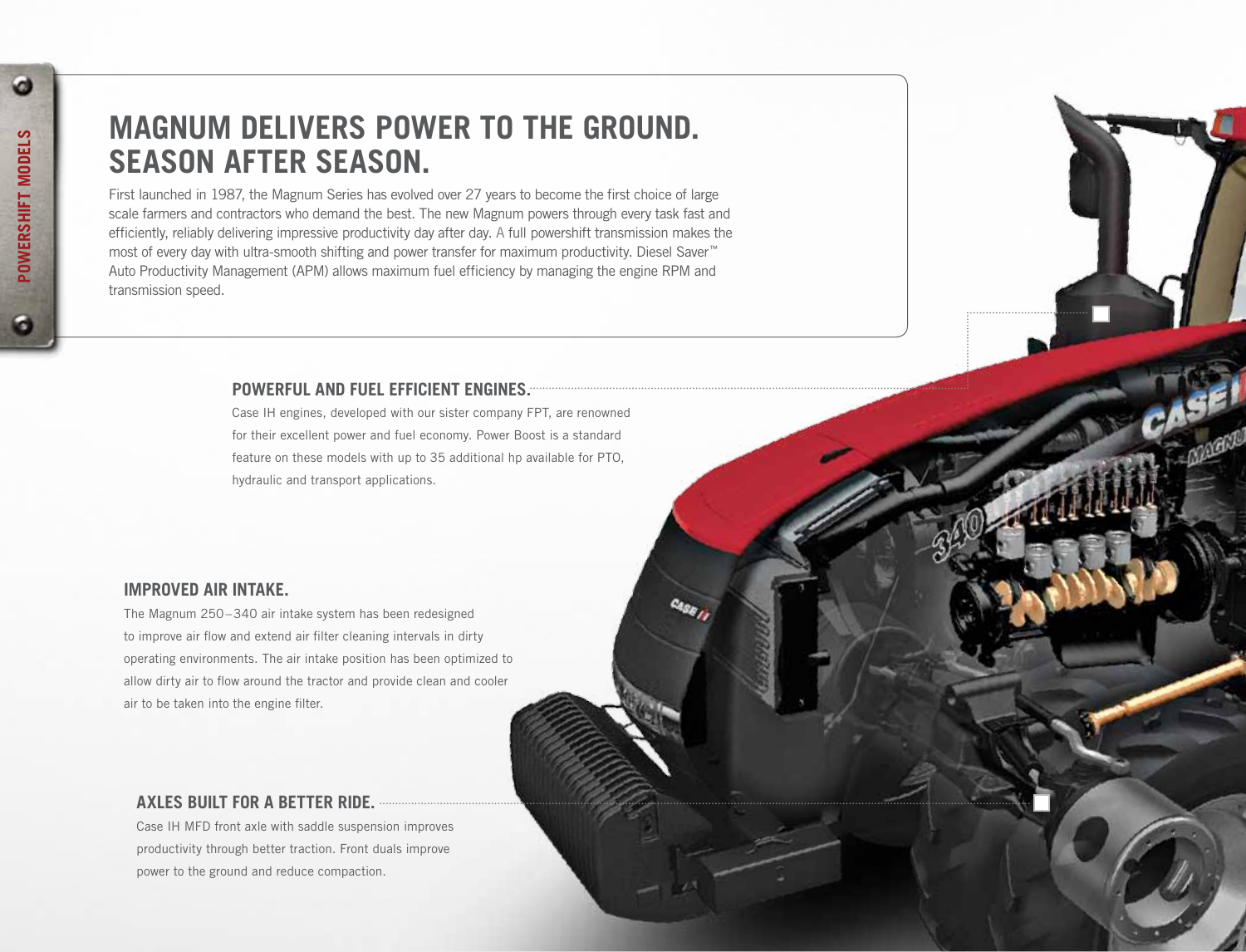### **MAKE YOURSELF COMFORTABLE.**

The quiet Surveyor cab with 109 cu. ft. of space and optional cab suspension provide a comfortable work environment for those long days in the field. The updated Multi-Control armrest with integrated MultiFunction Handle and AFS Pro 700 control center provide easy, ergonomic, full-machine control.

#### **LONGER RUN TIMES.**

Larger fuel tanks mean more time can be spent in the field. Tank Capacities: 765 L on 250 – 340 Powershift models

## **Cab suspension.**

Optional adjustable cab suspension provides a smooth, comfortable ride.

#### **SERVICE JUST GOT EASIER.**

New right-hand service steps and cab handrails. Toolbox conveniently relocated to front weight frame area.

## **POWER SHIFT**

Proven 19-speed full powershift transmission delivers smooth power transfer for field or road. Diesel Saver APM provides maximum fuel efficiency, managing engine rpm and transmission speed. Powershift transmissions are sized for high horsepower demands, to achieve maximum reliability and durability.